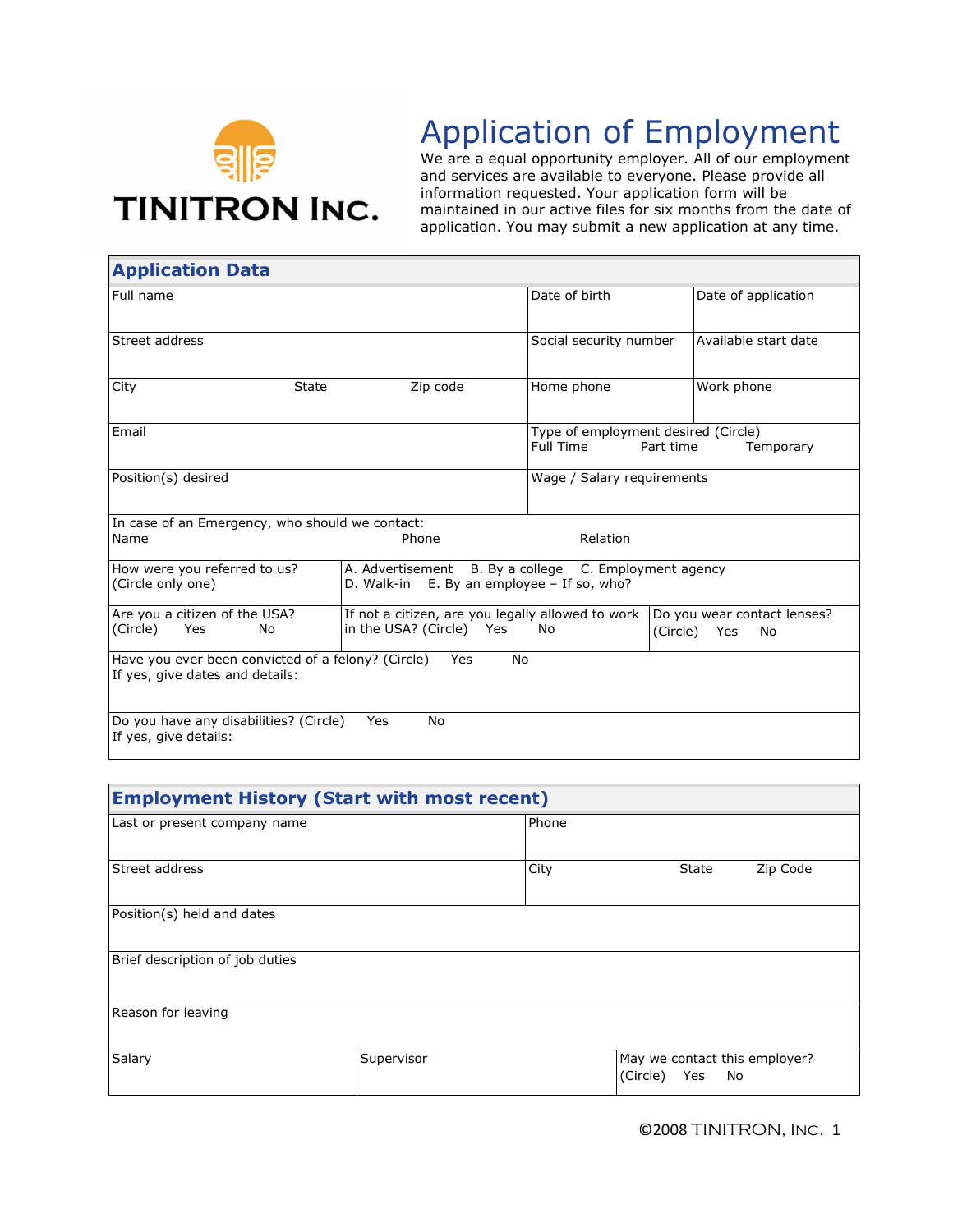| Last company name               |            | Phone |                                                        |  |
|---------------------------------|------------|-------|--------------------------------------------------------|--|
| Street address                  |            | City  | Zip Code<br>State                                      |  |
| Position(s) held and dates      |            |       |                                                        |  |
| Brief description of job duties |            |       |                                                        |  |
| Reason for leaving              |            |       |                                                        |  |
| Salary                          | Supervisor |       | May we contact this employer?<br>(Circle)<br>Yes<br>No |  |
| Last company name               |            | Phone |                                                        |  |
| Street address                  |            | City  | Zip Code<br>State                                      |  |
| Position(s) held and dates      |            |       |                                                        |  |
| Brief description of job duties |            |       |                                                        |  |
| Reason for leaving              |            |       |                                                        |  |
| Salary                          | Supervisor |       | May we contact this employer?<br>(Circle)<br>Yes<br>No |  |
|                                 |            |       |                                                        |  |

| <b>Education</b>           |                          |                 |                        |                     |
|----------------------------|--------------------------|-----------------|------------------------|---------------------|
| School type and name:      | Location:<br>City, State | Dates attended: | Graduated:<br>(Circle) | Degree:<br>(Circle) |
| High School                |                          |                 | Yes<br>No              | Yes<br>No           |
| Trade / Technical          |                          |                 | Yes<br>No              | Yes<br>No           |
|                            |                          |                 | No<br>Yes              | No<br>Yes           |
| College                    |                          |                 | Yes<br>No              | Yes<br>No           |
|                            |                          |                 | Yes<br>No              | Yes<br>No           |
|                            |                          |                 | Yes<br>No              | No<br>Yes           |
| Other Education / Training |                          |                 | Yes<br>No              | Yes<br>No           |
|                            |                          |                 | Yes<br>No              | Yes<br>No           |

©2008 TINITRON, Inc. 2